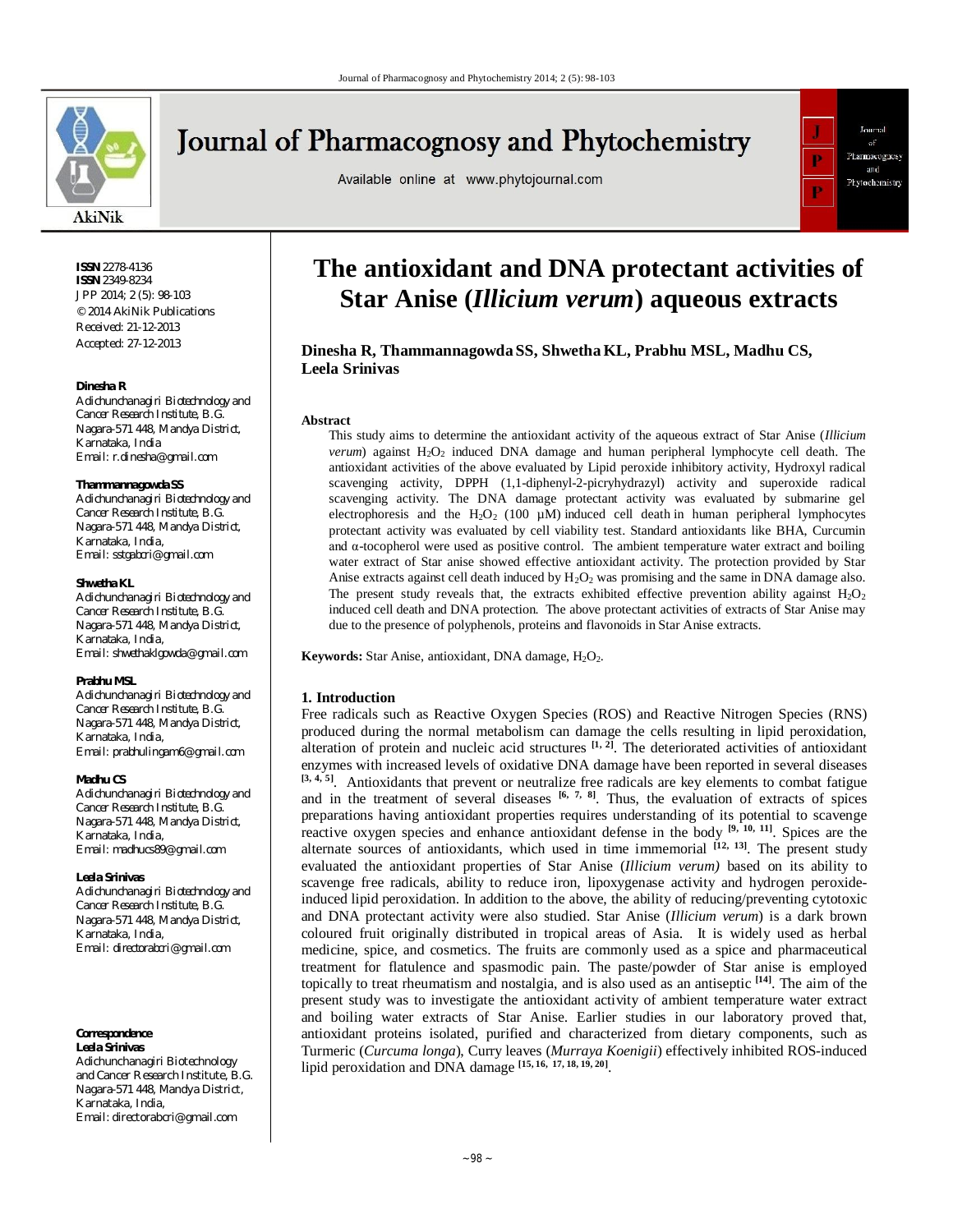## **2. Materials and Methods**

Star anise (*Illicium verum*) was obtained from local market, Mysore, Karnataka state, India. BHA (Butylated Hydroxy Anisole), TBA (Thiobarbituric Acid), Curcumin was purchased from Sigma Aldrich chemicals (St Louis, MO, USA). Ferrous sulphate, Ascorbic acid, DPPH (2,2-Diphenyl-2picrylhydrazyl, NBT (Nitro blue tetrazolium), DMSO (Dimethyl sulphoxide), Bovine serum albumin(BSA), Calf thymus DNA, linolenic acid and Gallic acid from Himedia Private Ltd India. Hydrogen peroxide was purchased from SRL, India. All other chemicals unless otherwise mentioned were of analytic grade and procured from Merck India Pvt. Ltd., of Dermastadt, Germany. Solvents were distilled before use.

# **3. Preparation of ambient water and boiling water extracts:**

One gram of the dried Star Anise (*Illicium verum*) fruit powder was vortexed with 100 ml of ambient temperature double distilled water and boiling double distilled water respectively, vortexed for two hours at room temperature. The solution was homogenized and the resultant suspension was centrifuged at 10,000 rpm in refrigerated centrifuge (Kubota co., Osaka Japan) for 20 mins at 4 C. The supernatants were filtered using Whatman No. 1 filter paper, followed by  $0.22 \mu m$  Sartorius microbial filter. Then the extracts were freeze dried and lyophilized and stored at -20  $^{\circ}$ C for further studies. The efficacies of the extracts reported here were quantified based on the dry weight of the whole extract per volume of assay solution.

# **4. Proximate analysis**

The proximate analysis such as protein, total sugars, polyphenols, flavonoids, ascorbic acid,  $\alpha$ -tocopherol were done for both ambient temperature water extract (ATWE) and boiling water extracts (BWE).

# **4.1 Estimation of Protein content**

The protein content of the both extracts was estimated according to Bradford's method **[21]** using bovine serum albumin as standard. Aliquots of different extracts were made up to 0.1ml with distilled water and 0.9 ml of Bradford's reagent was added. The total protein content was calculated using the standard curve.

# **4.2 Estimation of total sugar**

The total sugar concentration of both extracts of Star anise was estimated by Dubois method **[22]** and Dextrose used as standard. Different aliquots of extracts were made up to 1ml with distilled water followed by the addition of 1ml of 5% phenol and 5 ml of concentrated sulphuric acid. Orange colour developed was read at 520 nm. The sugar concentration was calculated accordingly.

#### **4.3 Determination of total phenolic compounds**

Total content of phenolic was determined by using Gallic acid as standard according to the method of Folin-ciocalteu reaction **[23]** with minor modification. The star anise extracts and the standard Gallic acid were dissolved in 0.5 ml of water and were mixed with 500  $\mu$ l of 50% Folin-ciocalteu reagent. The mixture was then allowed to stand for 10min followed by the addition of 1.0 ml of 20% Sodium carbonate. Incubated at  $37 \text{ °C}$ , 10 min and the absorbance of the supernatant were read at 730 nm. The total phenolics content was expressed as Gallic acid equivalents in milligrams per gram of powder.

## **4.4 Estimation of flavonoids**

Total flavonoid content was determined colorimetrically **[24]** . Standard calibration curve was prepared using Quercetin. 10mg of Quercetin was dissolved in 80% ethanol and then diluted solutions were separately mixed with 1.5 ml of 95% ethanol, 0.1 ml of 10% aluminum chloride, 0.1 ml of 1M potassium acetate and 2.8 ml of distilled water. After incubation at room temperature for 30 min, the absorbance of the reaction mixture was measured at 415 nm by using proper controls. The total flavonoid content was calculated accordingly.

# **4.5 Estimation of Ascorbic acid**

Ascorbate was determined according to the method of Sadasivam and Manickam **[25]**. Ascorbic acid was first dehydrogenated by bromination. The dehydroascorbic acid was then reacted with 2, 4-dinitropheyl hydrazine to form osazone and dissolved in sulphuric acid to give and orange red colour solution, which was measured photometrically at 540 nm. Dehydroascorbate alone reacts with 2, 4-dinitrophenyl hydrazine quantitatively and not the other reducing substances present in the extract. The total ascorbic acid content in the different extracts of Star Anise was expressed in mg per gram of dry sample.

## **4.6 Estimation of reducing sugars**

The content of reducing sugars in star anise extracts was determined according to the method of Miller **[26]**, using dextrose as the standard. The solution  $(0-2000 \mu l)$  containing various concentration of dextrose was added to series of tubes and the volume made up to 2 ml with distilled water. 2 ml of 2,4 dinitrosalicylic acid reagent was added to each tube. The mixture was then allowed to stand for 15 minutes followed by the addition of 1.0 ml of potassium sodium tartrate. Finally the volume was made up to 10 ml with distilled water. Reducing sugar was measured spectrophotometrically at 540 nm. The total reducing sugars content of Star Anise was expressed as dextrose equivalents in mg per gram of dry sample.

# **5. Antioxidant activity**

Antioxidant activity of aqueous and boiling water extract of star anise was studied in different model system to study their antioxidant activities.

## **5.1 Lipid peroxidation inhibition activity of extracts of Star Anise**

A simple spectrophotometric assay was done for evaluating antioxidant activity was based on the inhibition of peroxidation in Linoleic acid **[27]**. An assessment of oxidation was achieved by measurement of thiobarbituric acid reactive substances **[28]**. 100  $\mu$ 1 of Linoleic acid was subjected to peroxidation by 10:100  $\mu$ mol of ferrous sulphate and ascorbic acid **[29]** in final volume of 1 ml of Tris buffered saline (20 mM, pH 7.4, 150 mM NaCl). The reaction mixture was treated with or without ATWE and BWE of star anise (25 µg), BHA (400 uM),  $\alpha$ -tocopherol (400 uM) and Curcumin (400 uM). The contents were incubated for 1 hour at 37  $\degree$ C. The reaction was terminated by the addition of 10 µl of 5% phenol and 1 ml of 1% trichloroacetic acid (TCA). To each system 1 ml of 1% thiobarbituric acid (TBA) was added, the contents were kept in a boiling water bath for 15 min, cooled and centrifuged at 6,000 rpm for 10 min. The absorbance of supernatants was measured colorimetrically at 535 nm. Appropriate blanks were included for each measurement. The negative control without any test sample was considered as 100%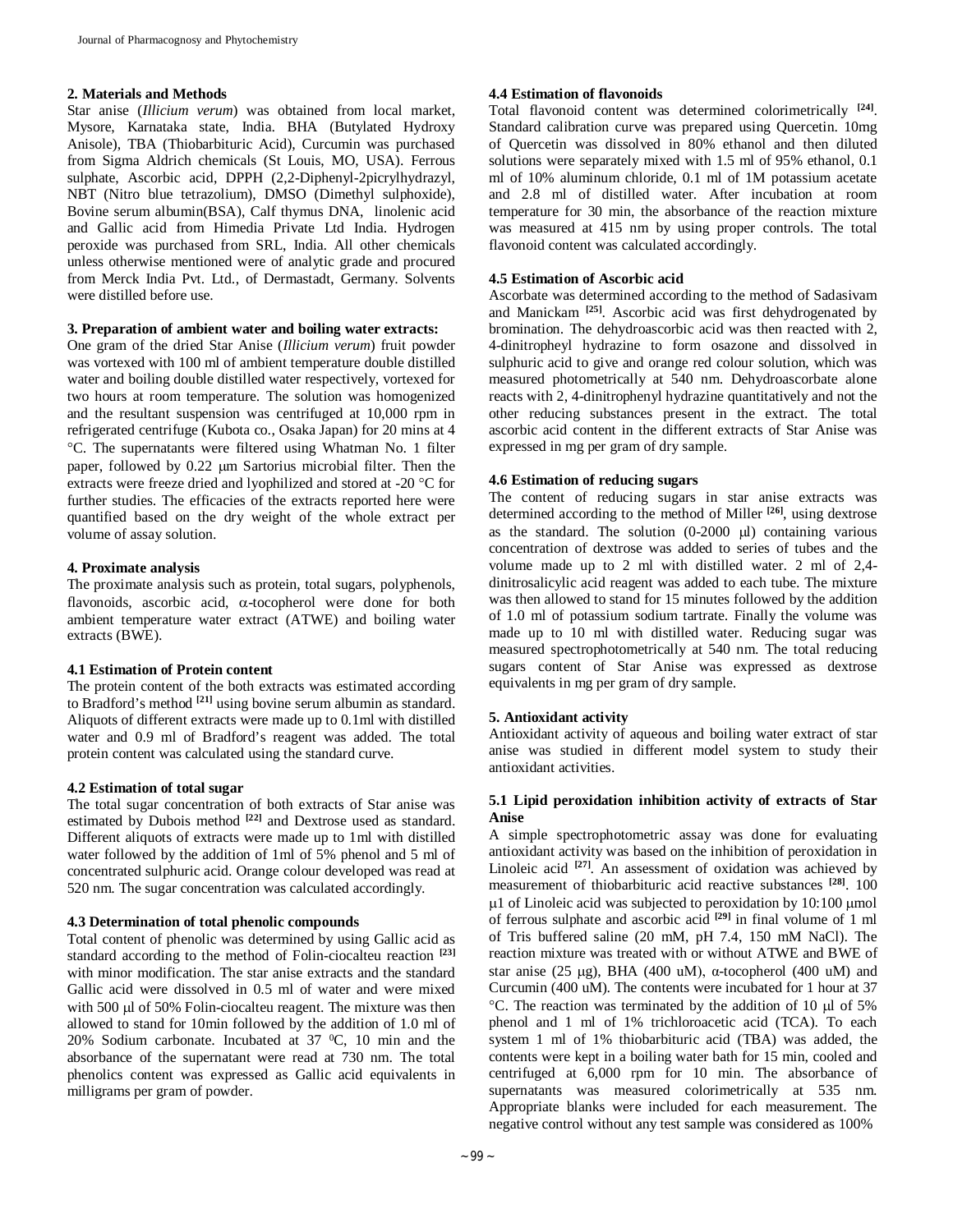peroxidation. The control was without any antioxidant or test sample (Figure -1).

## **5.2 Hydroxyl radical scavenging activity of extracts of Star Anise**

The hydroxyl radical scavenging activity of extracts of Star Anise was done <sup>[30]</sup> with minor modifications. The reaction mixture containing FeCl<sub>3</sub> (100 μM), EDTA (104 μM), H<sub>2</sub>O<sub>2</sub> (1 mM) and 2-deoxy- D-ribose (2.8 mM) were mixed with or without ATWE and BWE of star anise  $(25 \mu g)$  in 1 ml final reaction volume made with potassium phosphate buffer (20 mM pH 7.4) and incubated for one hour at 37 °C. BHA and Curcumin (400 μM) were used as positive control. The mixture was heated at 95 °C in water bath for 15 min followed by the addition of 1 ml each of TCA (2.8%) and TBA (0.5% TBA in 0.025 M NaOH containing 0.02% BHA). Finally the reaction mixture was cooled on ice and centrifuged at 5000 rpm for 15 min. Absorbance of supernatant was measured at 532 nm using the negative control without any antioxidant was considered 100% oxidation. The percentage hydroxyl radical scavenging activity of Star Anise was determined.

# **5.3 1,1-Diphenyl-2-picrylhydrazyl (DPPH) radical scavenging activity**

DPPH radical scavenging activity was assessed according to the method of Shimada *et al*. **[31]**. The α-tocopherol at various concentrations ranging from 0 to 100  $\mu$ M was mixed in 1 ml of freshly prepared 0.5 mM DPPH ethanolic solution and 2 ml of 0.1 M acetate buffer pH 5.5. The resulting solutions were then incubated at  $37 \text{ °C}$  for  $30 \text{ min}$  and measured calorimetrically at 517 nm. α-tocopherol (400 μM) was used as positive control under the same assay conditions. Negative control was without any inhibitor or ATWE and BWE of Star anise. Lower absorbance at 517 nm represents higher DPPH scavenging activity. The % DPPH radical scavenging activity of star anise extract was calculated (Figure-3).

#### **5.4 Superoxide scavenging activity by alkaline DMSO method**

The Superoxide radical  $(O_2^{\bullet})$  scavenging activity of Star Anise was measured according to the method of Lee *et al.***[32]** with minor modifications. The reaction mixture containing 100 μl of 30 mM EDTA (pH 7.4),  $10 \mu 1$  of 30 mM hypoxanthine in 50 mM NaOH, and 200 μl of 1.42 mM nitro blue tetrazolium (NBT) with or without ATWE and BWE of star anise and SOD serving as positive control at various concentrations ranging from 50-300 μg. After the solution was pre-incubated at ambient temperature for 3 min, 100 μl of xanthine oxidase solution (0.5U/ml) was added to the mixture and incubated for one hour at  $37^{\circ}$ C, and the volume was made up to 3 ml with 20 mM phosphate buffer (pH 7.4). The solution was incubated at room temperature for 20 minutes, and absorbance was measured at 560 nm. Appropriate controls were included to rule out the artifacts induced reaction. The control was without any inhibitor. Inhibitory effect of star anise on superoxide radicals was calculated as follows.



#### **5.5 Protective effect of extracts of Star Anise on H2O<sup>2</sup> induced DNA damage**

The DNA damage induced by  $H_2O_2$  was analyzed on 0.6% submarine agarose gel according to the method of Sultan *et al.* **[33]** with minor modifications. Calf thymus DNA (10 mg) was mixed well in one ml of 20 mM Potassium phosphate buffer, at pH 7.4, 150 mM NaCl and store at  $4^{\circ}$ C. The sheared 15 µg of calf thymus DNA was treated with  $1mM$  of  $H<sub>2</sub>O<sub>2</sub>$  with or without ATWE and BWE of Star Anise and Curcumin (400 μM) in 100 μl potassium phosphate buffer (20 mM, pH 7.4). The reaction mixture was mixed with 10 μl of sample loading buffer (0.5% bromophenol blue, 50% glycerol in water) and then the reaction mixture was incubated at  $37^{\circ}$ C for 30 min and then placed on ice for 10 min to stop the reaction. 20μl of the reaction mixture (15 μg of DNA) was run on 0.6% agarose with ethidium bromide (1 μg/ml). The electrophoresis was carried out using 20 mM TBE buffer (40 mM Tris, 20 mM sodium acetate, 2 mM EDTA, 18 mM NaCl, pH 8) at 60 V for 3 h and DNA was visualized under a UV transilluminator.

#### **6. Statistical analysis**

Statistical analysis was done using student's t-test and a  $p<0.05$ was considered as statistically significant when compared with controls and results refer to mean  $\pm$  SD.

#### **7. Results and discussion**

**Table 1:** Proximate analysis of extracts of ambient temperature water extract and boiling water extract of Star Anise.

| <b>Contents</b>                    | <b>Ambient</b><br>temperature water<br>extract of Star<br><b>Anise</b> | <b>Boiling water</b><br>extract of Star<br>Anise |
|------------------------------------|------------------------------------------------------------------------|--------------------------------------------------|
| Total protein $(mg/g)$             | $1.23 \pm 0.07$                                                        | $1.34 \pm 0.09$                                  |
| Total sugars $(mg/g)$              | $54.2 + 4.92$                                                          | $50.2 \pm 3.21$                                  |
| <b>Total polyphenols</b><br>(mg/g) | $7.31 + 0.61$                                                          | $9.28 + 0.52$                                    |
| Flavonoids (mg/g)                  | $0.65 \pm 0.02$                                                        | $0.57 + 0.04$                                    |
| Ascorbic acid $(mg/g)$             | $5.16 \pm 0.41$                                                        | Nil                                              |
| $\alpha$ -tocopherol (mg/g)        | $0.51 \pm 0.12$                                                        | $0.84 \pm 0.53$                                  |
| Reducing sugars $(mg/g)$           | $1.63 \pm 0.09$                                                        | $1.14 \pm 0.08$                                  |

(Values are represented in mg/g dry weight of extracts)



**Fig 2:** Hydroxyl radical scavenging activity of Star Anise

Linolenic acid  $(300 \text{ µg})$  + ferrous sulphate + ascorbic acid  $(10:100 \text{ \mu} \text{mol}) \pm$  ATWE and BWE of Star Anise (25µg) in 500 µl of TBS (10 mM Tris, pH 7.4, 0.15 M saline), incubating at 37  $^{\circ}$ C for 60 min. Lipid peroxidation was measured by TBARS.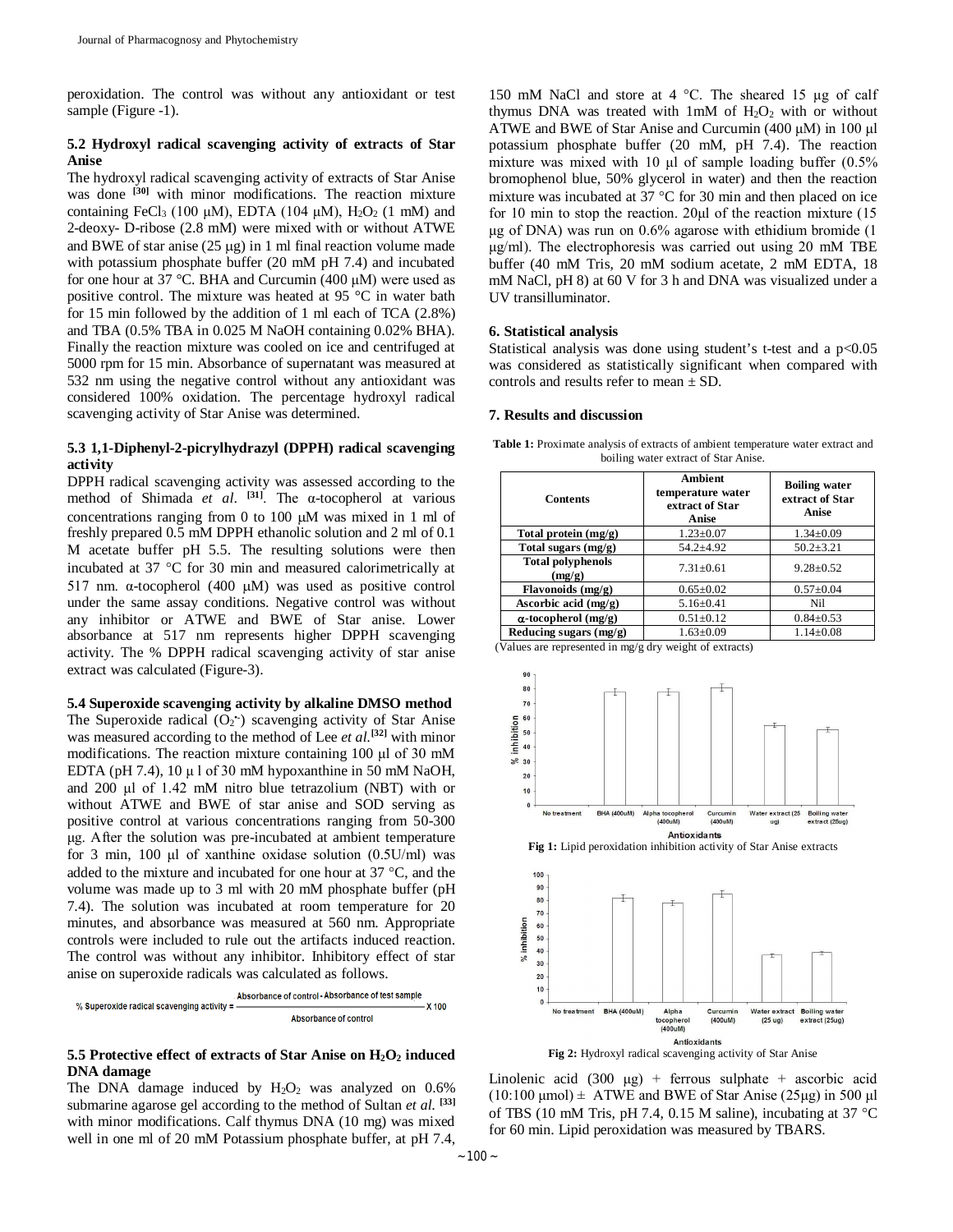Values are means  $\pm$  SD of triplicates.

The Hydroxyl radical scavenging activity of ATWE and BWE of Star Anise and standard antioxidants. Deoxy-D-ribose (2.8 mM) + ferric chloride + ascorbic acid  $(100:100 \mu M)$  + H<sub>2</sub>O<sub>2</sub> (1 mM) + EDTA  $\pm$  ATWE/BWE of Star Anise (25 µg) in 1.0 ml Phosphate buffer (0.02 M, pH 7.4), incubating at 37  $^{\circ}$ C for 60 min. Values are means  $\pm$  SD of triplicates.

 $70$ 60 50 inhibition 40 30  $\%$  $20$  $10$  $\circ$ **Boiling** Ascorbic  $No$ Alpha Curcumin Water treatment acid tocopherol  $(400 \mu M)$ extract water  $(400 \mu M)$  $(400 \text{uM})$  $(25\mu g)$ extract  $(25\mu g)$ **Antioxidants** 

**Fig 3:** DPPH radical scavenging activity of Star Anise extracts

DPPH (0.5mM) + with or without ATWE and BWE of Star Anise (25 µg)/α-tocopherol/Ascorbic acid/Curcumin (400 µM). Mixture incubated at  $37 \text{ °C}$  for  $30 \text{ min}$  and the absorbance read at  $517 \text{ nm}$ using spectrophotometer.

Values are means  $\pm$  SD of triplicates.



**Fig 4:** Superoxide scavenging activity of Star Anise extracts:

Hypoxanthine (30 mM) + Nitro blue tetrazolium (NBT) (1.42 mM) + with or without ATWE and BWE of Star Anise  $(25 \mu g)/$ α-tocopherol/Ascorbic acid/Curcumin (400 µM). Mixture incubated at 37°C for 20 min and the absorbance read at 560 nm. Values are means  $\pm$  SD of triplicates.



**Fig 5:** Inhibition of Hydrogen peroxide induced DNA degradation by extracts of

#### Star Anise.

Lane A: Calf thymus DNA untreated;

Lane B: Calf thymus DNA As lane  $(A)$  +  $H_2O_2$ 

Lane C: Calf thymus  $DNA + H<sub>2</sub>O<sub>2</sub> As lane (B) + ATWE of Star$ Anise (15μg)

Lane D: Calf thymus  $DNA + H<sub>2</sub>O<sub>2</sub> As lane (B) + BWE of Star$ Anise (15μg)

Lane E: Calf thymus  $DNA + H<sub>2</sub>O<sub>2</sub> As lane (B) + Curcumin (100)$ μg)

## **7.1 Proximate Analysis**

As shown in Table-1, the ambient temperature water extract of Star Anise contains sugar, traces of ascorbic acid and contains low amount of protein, whereas the boiling water extract contains more protein and polyphenols when compared to ambient temperature water extract of Star Anise. It was noticed that, there was no traces of ascorbic acid in boiling water extract.

## **7.2 Lipid peroxide inhibition assay**

The lipid peroxidation assay that determines the production of MDA and related lipid peroxides in Linolenic acid was carried out. In the assay, ferrous sulfate: ascorbate system induced TBA reactive substances are produced. The inhibitory effect of ATWE and BWE of Star Anise against ferrous sulfate and ascorbic acidinduced lipid peroxidation was estimated. The ATWE and BWE of Star Anise showed the highest inhibition of lipid peroxidation, of about 55% and 52% at 25 µg concentration respectively. It was compared with standard antioxidants, such as BHA, α-tocopherol and Curcumin which inhibited lipid peroxidation by 78% and 81% at 400 μM concentration, respectively (Figure -1).

## **7.3 Hydroxyl radical-scavenging assay:**

Hydroxyl radicals are most reactive and initiate to cell damage. Herein, we studied the effect of the extracts of Star Anise on hydroxyl radicals generated by  $Fe<sup>3+</sup>$  ions by finding the degree of deoxyribose degradation, an indicator of TBA and Malondialdehyde (MDA) adduct formation. Ambient water extract and the boiling water extract of Star anise (25µg) exhibited 37% and 39% inhibition against MDA formation by scavenging the OH**.** radicals. The scavenging potential of Star Anise extracts were compared with known antioxidants, such as BHA, α-tocopherol and Curcumin. Each of these antioxidants inhibited hydroxyl radicals by 82%, 78% and 85% at 400 μM/80 ug and concentration (Figure -2).

# **7.4 DPPH (1,1-diphenyl-2-picrylhydrazyl) radical scavenging assay**

As shown in Figure-3, a direct approach with DPPH radicals - a stable radical used to evaluate the antioxidant activity of extracts of Star Anise. The ATWE & BWE of Star anise evidenced 37% & 39% scavenging activity at 25 µg concentration of protein. The protein of Star anise exhibited a statistically significant DPPH radical-scavenging activity when compared to the group without any inhibitor. At the concentration of 400 μM, standard antioxidants like Ascorbic acid, α-tocopherol and Curcumin showed 56%, 62% and 58% DPPH radicals respectively.

# **7.5 Superoxide scavenging activity by the extracts of Star Anise:**

Superoxide anions are the most common free radicals in vivo and are generated in a variety of biological systems and the concentration of superoxide anions increases under conditions of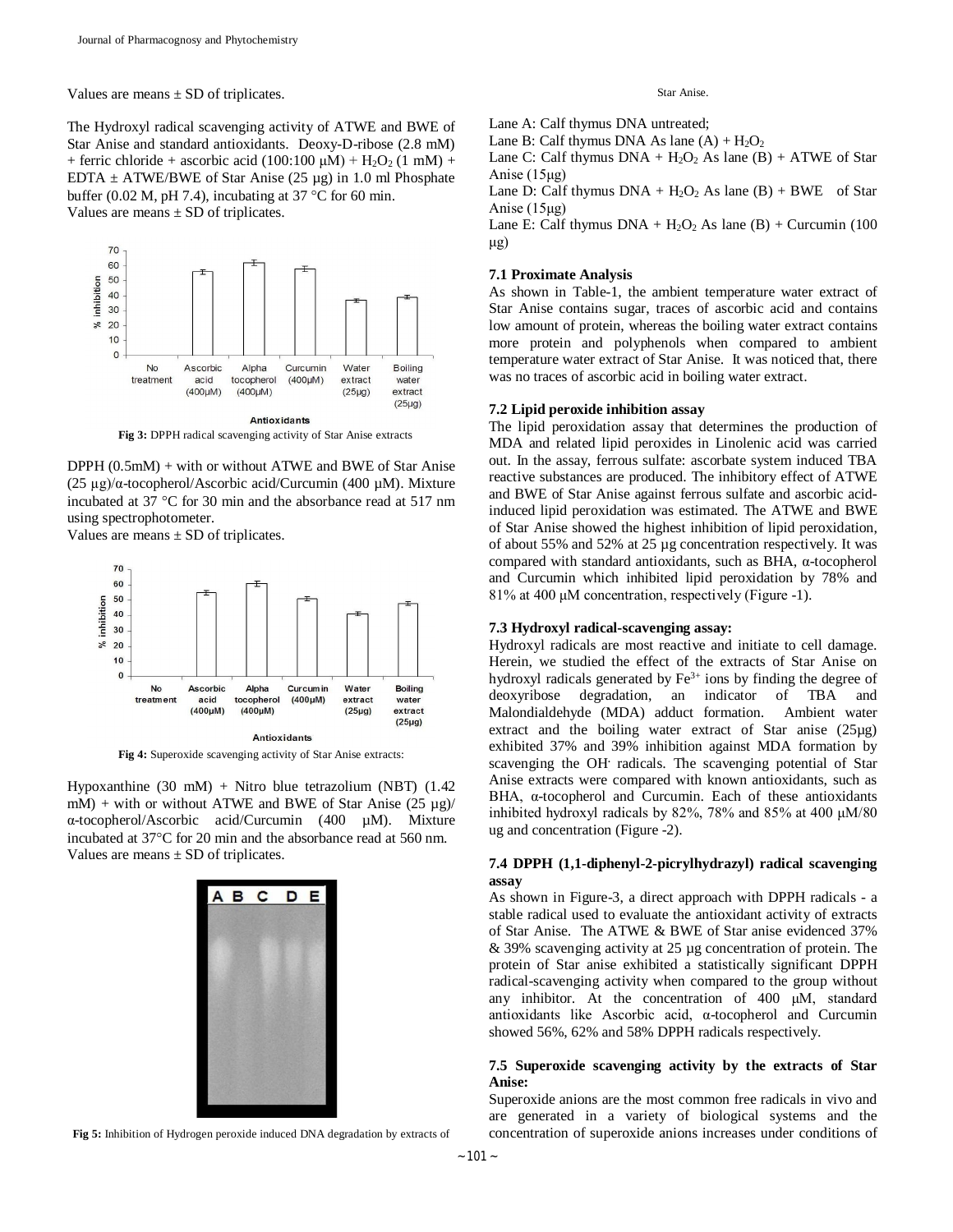oxidative stress (Lee *et al*., 2002)**[32]**. The NBT assay was carried out to investigate the superoxide scavenging activity of extracts of Star anise. As shown in Figure-4, the superoxide scavenging activity of ATWE, BWE of Star Anise  $(25 \mu g)$  was found to be 41% and 48% respectively. Ascorbic acid, α-tocopherol and Curcumin were used as the positive control which offered 55%, 61% and 51% scavenging activity at the concentration of 400 µM.

# **7.6 Protective effect of extracts of Star anise on H2O<sup>2</sup> induced DNA damage**

As shown in Figure-5, the calf thymus DNA was treated with H2O<sup>2</sup> for 30 min, extensive DNA fragmentation due to oxidation by hydroxyl radicals was seen on agarose gel as shown in the figure-5, by the enhanced mobility lane B as compared to the untreated DNA (lane A). The lane C and lane D shows that, DNA treated with  $H_2O_2$  along with Aqueous extract of Star Anise and boiling water extract of Star Anise (each 15 μg) protected DNA damage as assessed by the similar mobility of the DNA (lane E) which is treated with Curcumin (100 µg) in comparison to the untreated DNA (lane A). The effectiveness of both the extracts of Star Anise to prevent  $H_2O_2$  induced DNA damage was associated to its hydroxyl radical scavenging activity and also lipid peroxidation inhibition activity as observed by Deoxyribose assay and TBARS assay. This suggests that the ATWE & BWE of Star anise could prevent  $H_2O_2$  mediated oxidative DNA damage.

# **8. Conclusion**

The above results showed that, the both ATWE & BWE of Star anise extracts are rich with Carbohydrates and polyphenols. It was also proved that the aqueous extracts of Star Anise acts as an antioxidant at a dosage of 25 µg and it provide protection to DNA against peroxides. Its antioxidants activities could be mainly due to the high content of polyphenols and carbohydrates along with combined effect of all phytochemicals.

# **9. Acknowledgement**

The authors acknowledge the Adichunchanagiri Maha Samsthana Mutt for providing facilities in the Adichunchanagiri Biotechnology and Cancer Research Institute for carrying out this work.

# **10. References**

- 1. Lobo V, Patil A, Phatak A, Chandra N. Free radicals, antioxidants and functional foods: Impact on human health. Pharmacogn Rev 2010; 4(8):118-126.
- 2. Sandeep VM, Hemant K, Seong MK, Soo-Yeol S, Kippeum L, Dong-Kug C. Advances in Neuroprotective Ingredients of Medicinal Herbs by Using Cellular and Animal Models of Parkinson's Disease. Evid Based Complementary Alternative Med 2013; 957875, 1-15.
- 3. Cooke MS, Evans MD, Dizdraoglu M, Lunec J. Oxidative DNA damage: mechanisms, mutation and disease. FASEB J 2003; 17:1195-214
- 4. Giuseppina B. Oxidative Stress and Lipid Peroxidation Products in Cancer Progression and Therapy. ISRN Oncology 2012; 1-21.
- 5. Jayanta KD, Sibani S, Ugir HSK, Pramita C, Rajat KD, Sudin B. Diphenylmethyl selenocyanate attenuates malachite green induced oxidative injury through antioxidation & inhibition of DNA damage in mice, Indian J Med Res 2013; 137:1163-1173.
- 6. Khalid R. Studies on free radicals, antioxidants, and cofactors. Clin Interv Aging 2007; 2(2):219-236.
- 7. Gang L, Jun-Bao C, Chao W, Zhi X, Hao N, Xiao-Yan Q, Xiao-Mei C, Quan G. Curcumin protects against acetaminophen-induced apoptosis in hepatic injury. World J Gastroenterol 2013; 19(42):7440–7446.
- 8. Amruta M, Liying W, Yon R. Mechanisms of Nanoparticle-Induced Oxidative Stress and Toxicity. Biomed Res Int 2013; 942916.
- 9. Pankaj BN, Nayan RB, Vinay JS, Rabinarayan A, Mukesh BN. *In vitro* evaluation of antioxidant activity of Cordia dichotoma (Forst f.) bark. Ayu 2013; 34(1):124-128.
- 10. Shafiqul I, Samima N, Muhammad AK, Sakhawat HASM. Farhadul I, Proma K, Nurul MHM, Mamunur R, Golam S, Md-Aziz AR, Khurshid AHMA. Evaluation of antioxidant and anticancer properties of the seed extracts of *Syzygium fruticosum* Roxb. growing in Rajshahi, Bangladesh. BMC Complementary and Alternative Medicine 2013; 13:142.
- 11. Kumar S, Gupta A, Abhay KP. Calotropis procera Root Extract Has the Capability to Combat Free Radical Mediated Damage. ISRN Pharmacology 2013; 1-8.
- 12. Maria GM. Antioxidant and Anti-Inflammatory Activities of Essential Oils: A Short Review. Molecules 2010; 15:9252-9287.
- 13. Auddy B, Ferraria M, Blasina F, Laton L, Aorenduano R, Dajas F, Tripathi PC, Seal T, Mukherjee B. Screening of antioxidant activity of three Indian medicinal plants traditionally used for the management of neurodegenerative diseases. J Ethnopharmacol 2003; 84:131-138.
- 14. Wang GW, Hu WT, Huang BK, Qin LP. "Illicium verum: A review on its botany, traditional use, chemistry and pharmacology". Journal of Ethnopharmacology 2011; 136(1):10-20.
- 15. Dinesha R, Leela S. Antioxidants effects of 28 kDa protein from Turmeric (Curcuma longa). Asian Journal of Pharmaceutical and Clinical Research 2011; 4:75-79.
- 16. Mylarappa BN, Ramadas D, Leela S. Antioxidant and free radical scavenging activities of polyphenol-enriched curry leaf (Murraya koenigii L.) extracts (Murraya koenigii L.). Food Chemistry 2008; 106:720-728.
- 17. Smitha S, Dhananjaya BL, Dinesha R, Leela S. Purification and characterization of a w34 kDa antioxidant protein (β-turmerin) from turmeric (Curcuma longa) waste grits. Biochemie 2009; 91(9):1156-62.
- 18. Shalini VK, Srinivas L. Lipid peroxide induced DNA damage: protection by turmeric (Curcuma longa). Molecular and Cellular Biochemistry 1987; 77:3-10.
- 19. Srinivas L, Shalini V. DNA damage by smoke: protection by turmeric and other inhibitors of ROS. Free Radical Biology and Medicine 1991; 11:277-283.
- 20. Sujatha R, Srinivas L. Modulation of lipid peroxidation by dietary components. Toxicology *in vitro* 1995; 9:231-236.
- 21. Bradford MM. A rapid and sensitive method for the quantification of microgram of protein utilizing the principle dye binding. Annual biochem 1976; 72:245.
- 22. Dubois M, Gilles KA, Hamilton JK, Rebers PA, Smith F. Colorimetric method for determination of sugars and related substances. Analytical Chemistry 1956; 28:350.
- 23. Kujala TS, Loponen JM, Klika KD, Pihlaja K. Phenolics and betacyanins in red beetroot (Beta vulgaris) root Distribution and effect of cold storage on the content of total phenolics and three individual compounds. Journal of Agricultural and Food Chemistry 2000; 48:5338-5342.
- 24. Woisky R, Salatino A. Analysis of Propolis: some